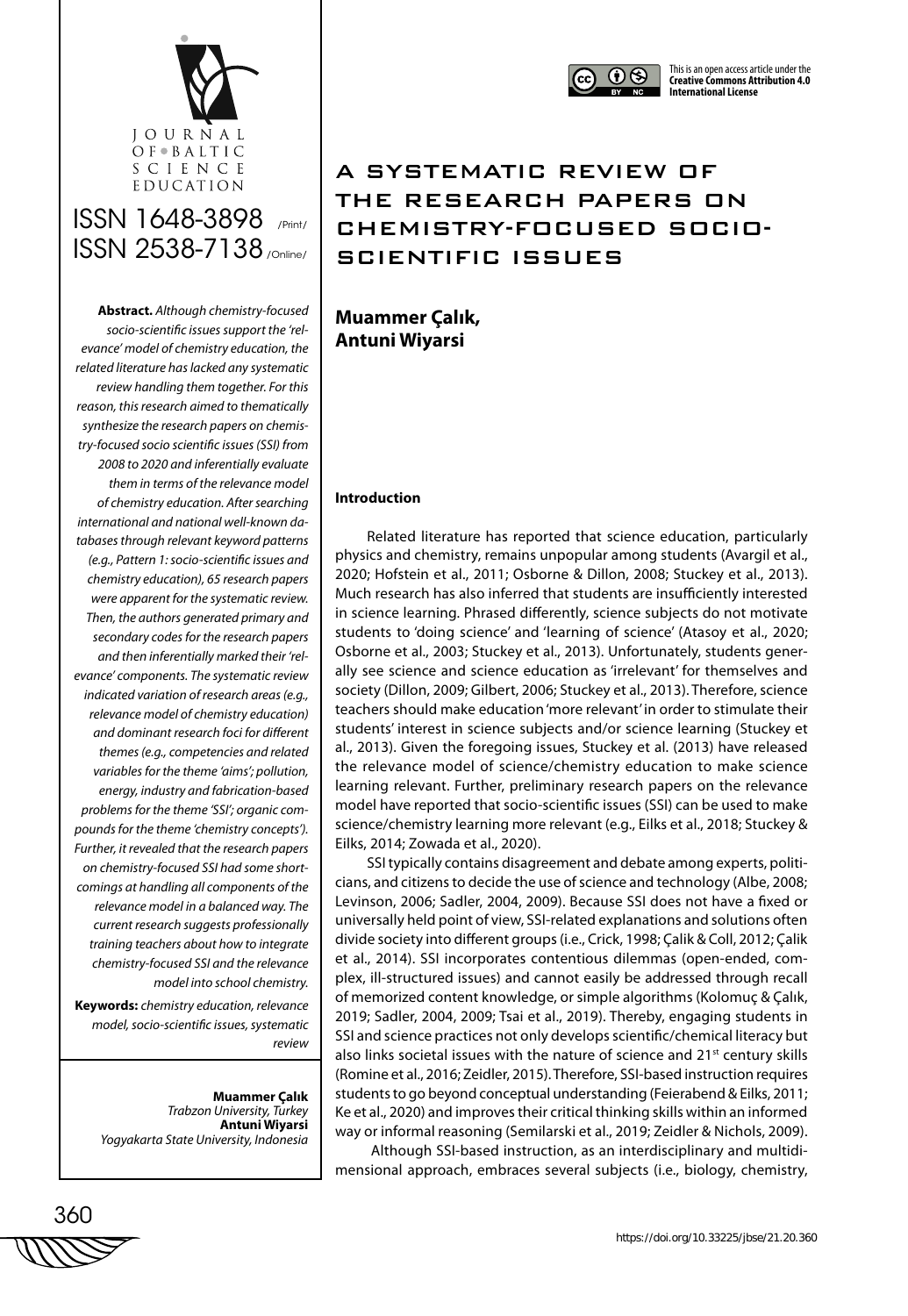A SYSTEMATIC REVIEW OF THE RESEARCH PAPERS ON CHEMISTRY-FOCUSED SOCIO-SCIENTIFIC ISSUES (pp. 360-372)

physics, earth sciences, environmental sciences and so forth), it generally employs a core subject (e.g., chemistry) to frame features and outcomes of student learning. Therefore, this research views chemistry as a focus of SSI (named chemistry-focused SSI) to cultivate chemical literacy and responsible citizenship. Thus, chemistry-focused SSI directly covers conceptual understanding of chemistry and chemical literacy for all students by linking school chemistry with daily life (i.e., Koçak Altundağ, 2018; Ültay & Çalik, 2012; Versprille et al., 2017) and any scientific, technological and environmental development (Gilbert & Treagust, 2009; Mozeika & Bilbokaite, 2010; Zahara & Atun, 2018). Because chemistry plays a milestone in addressing chemistry-focused SSI and finding alternative ways or solutions (Bertozzi et al., 2016; Seery, 2015), students are able to explore chemical problems using conceptual and procedural connections and judge social significance of chemistry on the community or daily life. For example, Eilks et al. (2018) used some chemistry-focused SSI (e.g., musk fragrances in shower gels, low-fat and low-carb diets, doping in professional and leisure sports, bioplastics, Stevia controversy, natural cosmetics, and tattooing) to inform students about responsible citizenship and scientific/chemical literacy. Handling SSI within school chemistry necessitates to learn chemistry concepts and perceive chemistry-related disciplines (e.g., biology, physics, earth sciences, environmental sciences). For example, if they comprehend fundamental acid-base concepts, they are able to critically think about acid rain and its possible effect(s) on the environment. Further, they are able to make an action on how to prevent acid rain. Overall, chemistry-focused SSI and relevance model of chemistry education propose to satisfy students' interest in chemistry and raise their learning motivation and attitudes towards chemistry/science (e.g., Eilks et al., 2018; Stuckey & Eilks, 2014; Stuckey et al., 2013). This, at hand, calls for a systematic review that thematically synthesizes the research papers on chemistry-focused SSI and evaluates them in terms of the relevance model of chemistry education. A lack of such a review paper emerges the need for the current research.

#### *Research Problem*

Given the significance of SSI in science education, a few review papers have discussed general trends, similarities and differences for decision making process and/or informal reasoning about SSI (Fang et al., 2019; Garrecht et al., 2018; Jho 2015; Sadler, 2004, 2009; Tekin et al., 2016; Topçu et al., 2014). They stressed that SSI acted as a milestone to make chemistry/science relevant and facilitate informal reasoning and decision-making processes. Of these review papers, only one research (Sadler, 2009) used situated learning as a theoretical framework to review and synthesize SSI as the context of practice. Sadler (2009) deployed situated learning as a powerful analytical lens to explain the influential role(s) of students' educative experiences on their lives. Phrased differently, the use of SSI requires science educators/teachers to re-think about the question "What makes school sciences relevant for students' present and future lives?" (e.g., Sadler, 2004, 2009; Stuckey et al., 2013). Even though SSI has a pivotal role at overcoming students' misperceptions of science education (e.g., lack of relevance) (Gilbert, 2006; Stuckey et al., 2013), none of previous review papers has focused on how the research papers on SSI reflect the relevance in science/chemistry education. In other words, they have not recruited the relevance model of chemistry education as a theoretical framework to analytically illuminate their similarities, differences, and trends.

Furthermore, even though the foregoing review papers have included few chemistry-related SSI (e.g., environmental issues or interdisciplinary problems), they have not directly concentrated on the research papers on chemistry-focused SSI (i.e., road salting, doping in professional and leisure sports, and tattooing) and the 'relevance' model of chemistry education. The gap in related literature calls for the current research to portray the characteristics of chemistry-focused SSI. Hence, the current research may give some insights into chemistryfocused SSI by evaluating the research papers through 'relevance' model of chemistry education (Stuckey et al., 2013). In brief, this research thematically illustrates what is known and what needs to be known for future research on chemistry-focused SSI.

#### *Research Focus*

Over 40 years, science educators have argued how to make science education relevant and appeal for students. These debates have resulted in science curriculum reforms and/or movements prioritizing the term 'relevance' in science education (Fensham, 2004; Stuckey et al., 2013). A comprehensive literature review by Stuckey et al. (2013) suggests that making science education 'relevant' at least includes three dimensions: (a) preparing students for

361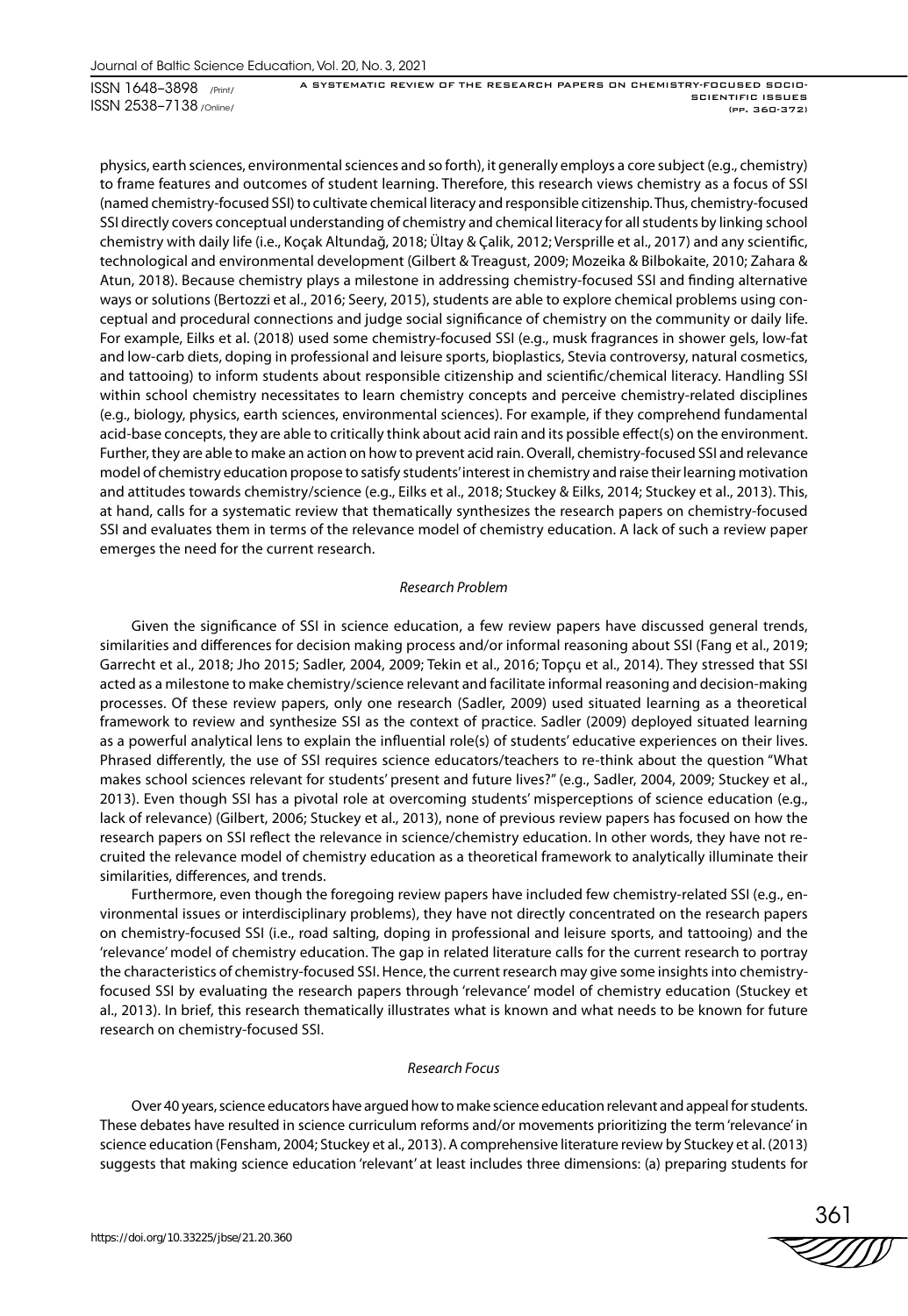A SYSTEMATIC REVIEW OF THE RESEARCH PAPERS ON CHEMISTRY-FOCUSED SOCIO-SCIENTIFIC ISSUES (pp. 360-372)

ISSN 1648–3898 /Print/ ISSN 2538–7138 /Online/

potential careers in science and engineering; (b) understanding scientific phenomena and coping with the challenges in a student's life; and (c) students becoming effective future citizens in the society in which they live (p. 8). Given all issues reported in science education literature, Stuckey et al. (2013) have launched their own model to clarify the term 'relevance' in science education.

The relevance model of chemistry education consists of three dimensions (individual, societal and vocational) and four components (present, future, intrinsic and extrinsic) for each dimension (see Stuckey et al., 2013 for further details and examples). In view of Stuckey et al. (2013), the relevance model develops students' intellectual skills and competencies, awareness and understanding of individual, societal and vocational dimensions (Stuckey et al., 2013). Furthermore, the model highlights two principal questions debated by science educators: (a) how does science education make school science learning relevant for students' present and future lives? and (b) How is school science learning connected to students' out-of-school experiences?

The 'relevance' model can also be used to analyze different curricula (e.g., Salters Advanced Chemistry in the UK) or reforms (e.g., context-based learning) or movements (e.g., SSI). That is, the question "how does any curriculum/ reform/movement refer to the 'relevance' model?" may help science educators and curriculum developers decide any new curricular development. Indeed, science educators have recently employed various SSI to respond the foregoing questions and present alternative pedagogical ways to make science learning more relevant. However, none of previous research papers has concentrated on how the research papers on chemistry-focused SSI have supported the relevance model. Further, they have not explored whether there has been any balanced way in promoting different dimensions of the relevance model. These unexplored areas in the related literature emerge the needs of the current research.

### *Research Significance*

Chemistry/science educators have used chemistry-focused SSI to increase learning opportunities and associate school chemistry with societal and real issues (Stuckey et al., 2013). By evaluating the research papers via the 'relevance' model of chemistry education, this research will give some clues about how to make chemistry relevant and popular among students. Hence, the current research will inform chemistry educators, teachers and curriculum developers about trends and unexplored areas in chemistry-focused SSI. Also, handling the research papers within themes (i.e., aims, samples, variables, SSI, dimensions of SSI, chemistry concepts and conclusions) will present a holistic view to unveil their insights and changes over years. Overall, filling an important gap in the related literature makes the current research unique and significant.

#### *Research Aim and Research Questions*

This research purposed to thematically synthesize the research papers on chemistry-focused SSI from 2008 to 2020 and inferentially evaluate them in terms of the relevance model of chemistry education. For this purpose, the following research questions guided the current research:

- 1. What thematic codes do the papers show?
- 2. How do the papers reflect the relevance model of chemistry education?

#### **Research Methodology**

#### *General Background*

This research critically and systematically synthesized the research papers on chemistry-focused SSI by creating themes and template (e.g., Bağ & Çalık, 2017; Çalık & Sözbilir, 2014). Thus, it purposed to indicate general trends, similarities and differences of chemistry-focused SSI to disseminate research results and inform stakeholders about further research, policy and practice (Suri & Clarke, 2009) (see Figure 1 for the systematic review procedure).

362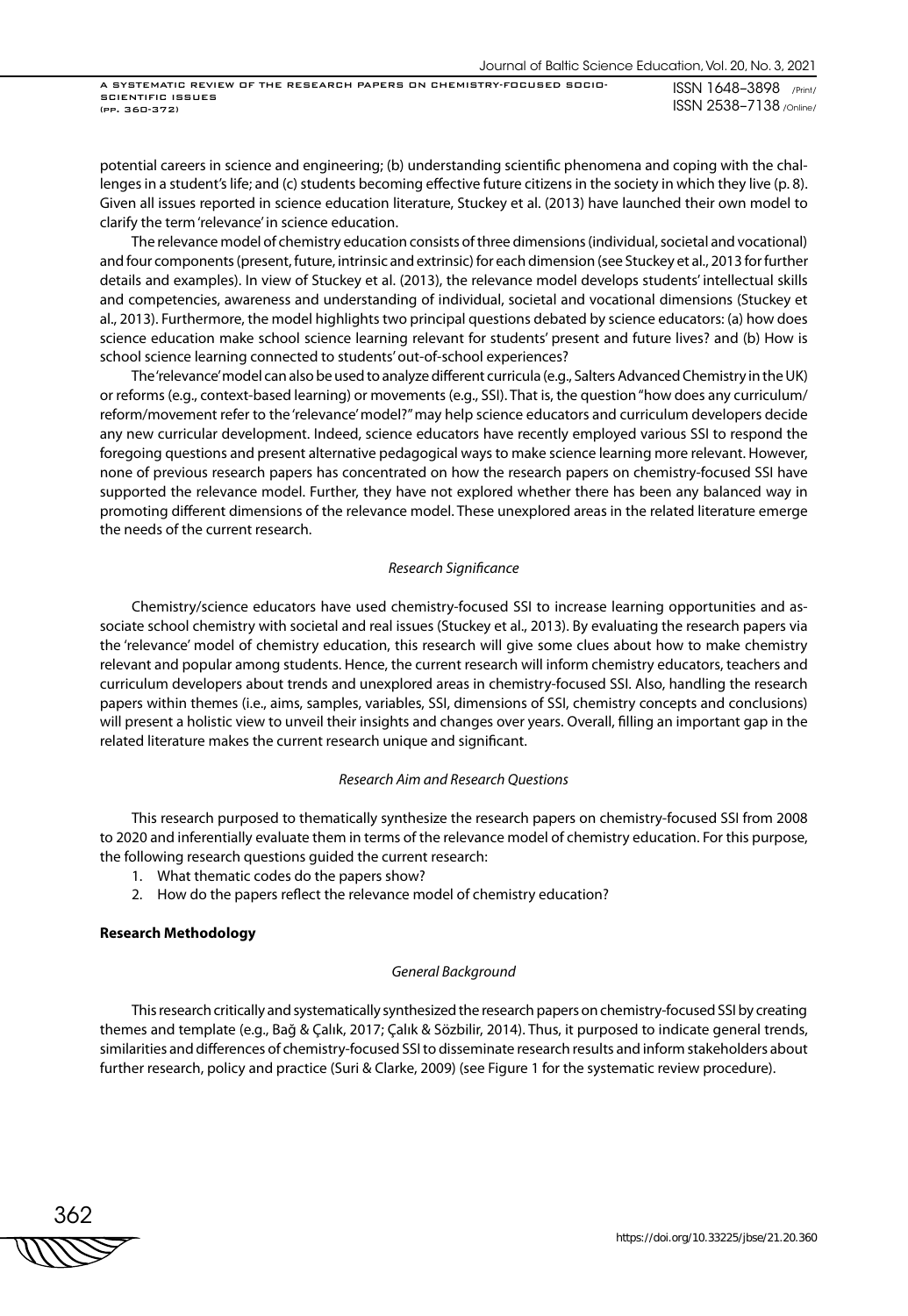ISSN 1648–3898 /Print/ ISSN 2538–7138 /Online/ A SYSTEMATIC REVIEW OF THE RESEARCH PAPERS ON CHEMISTRY-FOCUSED SOCIO-

## **Figure 1**

*An Outline of the Systematic Review Procedure*



## *Data Collection*

The authors searched international and national well-known databases (Academic Search Complete, Education Research Complete, ERIC, EBSCO, Springer Link, Taylor & Francis, Wiley Online Library Full Collection, Science Direct, ProQuest Dissertations and Theses Global, Sage Premier 2013, Google Scholar, Scopus, Academia, Research-Gate and e-resources) by means of relevant keyword patterns (Pattern 1: "socio-scientific issues" and "chemistry education"; Pattern 2: "socio-scientific issues" and "science education"; Pattern 3: "controversial issues" and "science education"; Pattern 4: "societal issues" and "science education"; Pattern 5: "daily life" and "chemistry education"; and Pattern 6: "chemical literacy" and "chemistry education") within a certain date range (2008 to 2019) and completed the regular database search on January 25, 2020 (*n*: 325). Further, the authors conducted another database search on December 15, 2020 to cover the research papers (*n*: 29) published in 2020. Then, the authors assigned specific identities (i.e., short titles and authors' names) for each research to refrain from any duplication in databases. Later, given the foci of the current research, 354 research papers were separately classified into chemistry-focused SSI (*n*: 65) and chemistry-related SSI (i.e., interdisciplinary problems/issues) (*n*: 289). In this process, their abstracts were initially read to label them as chemistry-focused/related SSI. When any disagreement or conflict appeared at the classification process, the research papers were deeply examined in regard to inclusion and exclusion criteria.

The authors deployed four criteria for inclusion of chemistry-focused SSI: (1) directly employing chemistry as a driving factor for SSI; (2) handling SSI within any chemistry-focused course(s) or chemistry topic(s) in an integrated science course(s) or science laboratory course(s) or Science, Technology, Engineering, and Mathematics (STEM) education; (3) prioritizing the importance of chemistry in daily life through scientific/chemical literacy; and (4) associating chemistry concepts with other related disciplines or concepts. For example, Çalik and Cobern (2017), who directly exploited 'factors affecting solubility' within the Introductory Chemistry Course, prioritized the importance of chemistry in daily life, i.e., road salting, and associated chemistry with environmental chemistry, environmental education, and ecology. Hence, the authors included this research into the systematic review. In

$$
\overset{363}{\text{2711}}
$$

SCIENTIFIC ISSUES (pp. 360-372)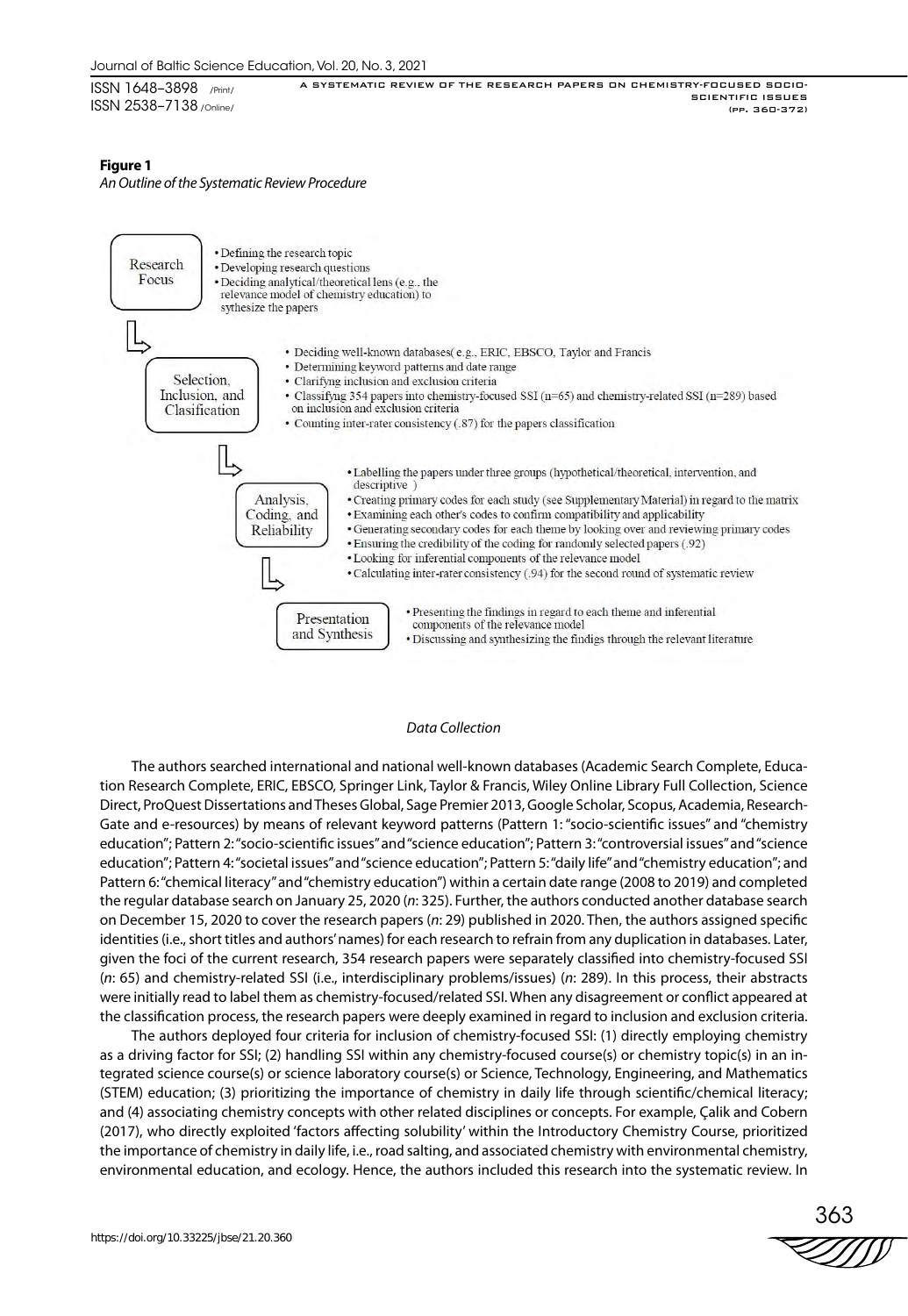A SYSTEMATIC REVIEW OF THE RESEARCH PAPERS ON CHEMISTRY-FOCUSED SOCIO-SCIENTIFIC ISSUES (pp. 360-372)

ISSN 1648–3898 /Print/ ISSN 2538–7138 /Online/

contrast, the authors excluded the research by Çalik and Coll (2012), which indirectly handled chemistry within global warming and the use of fluoride in municipal water or preceded interdisciplinary issues/problems. Finally, 65 research papers were of interest in the current research (see Appendices at Supplementary Material).

#### *Data Analysis*

While grouping the papers as chemistry-related/focused SSI, the authors noticed three research types (*hypothetical/theoretical* research that illustrates any chemistry-focused SSI without any implementation or discusses a sample theoretical framework via the existing literature; *intervention* research that includes the experimental design and/or treatment; and *descriptive* research that explores the participants' views, values, argumentation skills, understanding, perceptions and decision-making processes as well as evaluating lesson plans and/or learning outcomes of chemistry-focused SSI). Thereby, the authors initially labelled the research papers into three groups (i.e., hypothetical/theoretical, intervention and descriptive). To present a detailed and comprehensive systematic review, the authors adapted a matrix (e.g., aims, variables, samples/participants, chemistry concepts, SSI, dimensions of SSI and conclusions) proposed by Çalik et al. (2005). Later, they created primary codes for each research (see Supplementary Material) in regard to the matrix and examined each other's codes to confirm their compatibility and applicability. Then, they generated secondary codes for each theme by inductively reviewing primary codes. Hence, general trends, similarities, differences, and unique features of the research papers were obviously apparent. Moreover, the authors inferentially marked the 'relevance' components of the research papers by carefully re-examining them (see Table S1 for a sample review).

### *Research Validity and Reliability*

To minimize any missing data, two chemistry educators separately classified 354 research papers into two groups (i.e., chemistry-focused SSI and chemistry-related SSI). Inter-rater consistency was found to be .87. Any disagreement was resolved through negotiation. Also, a group of experts (authors and two chemistry educators) independently coded four research papers randomly selected from 65 research papers to ensure the credibility of the coding. Accordingly, inter-rater consistency was found to be .92, which suggests a perfect agreement for the coding (MacPhail et al. 2015; Miles & Huberman, 1994). Later, the authors individually continued the coding procedure and created primary codes for each research (see Supplementary Material). Then, they generated secondary codes by inductively reviewing primary ones. In addition, the authors looked over each other's codes and confirmed their compatibility and applicability. Furthermore, they separately searched the 'relevance' components in the research papers and then checked each other's relevance components. This procedure showed a high consistency value (.94).

## **Research Results**

#### *Thematic Codes for the Research Papers*

**Theme 'Aims'.** As seen from Table S2 (see Supplementary Material), the aims of the research papers consisted of five different codes, whose percentages ranged from 4.6 to 38.5. A high frequency for the first code (see Table S2) may result from common features of SSI that directly trigger or influence such competencies as argumentation, reflective judgment, decision making, and informal reasoning (e.g., Bayram-Jacobs et al., 2019; Karışan et al., 2017; Wiyarsi & Çalik, 2019). The second code may come from mostly preferred common variables, i.e., conceptual understanding, attitude, critical thinking (e.g., Çalık et al., 2015). These papers seem to have provided more evidence about the effect(s) of chemistry-focused SSI on the quality of chemistry education.

The third and fourth codes, which integrated chemistry-focused SSI into chemistry learning/school chemistry, seem to have stimulated students' enthusiasm and interest in chemistry (e.g., Gilbert, 2006; Ilhan et al., 2016; Ültay & Çalik, 2012). In fact, these codes also point to responsible citizens in the future (called scientific or chemical literacy). However, the final code (developing measurement tools/instruments regarding chemistry-focused SSI) indicated a challenge to effectively measure and assess their use in chemistry learning. This calls for further research to elicit students' learning curiosity, interest in science/chemistry, higher-order thinking skills and relevant competencies. In a similar vein, orientating participants about potential chemistry/science/STEM careers in their present and future actions can only be accomplished via reliable and valid tools (Stuckey et al., 2013).

364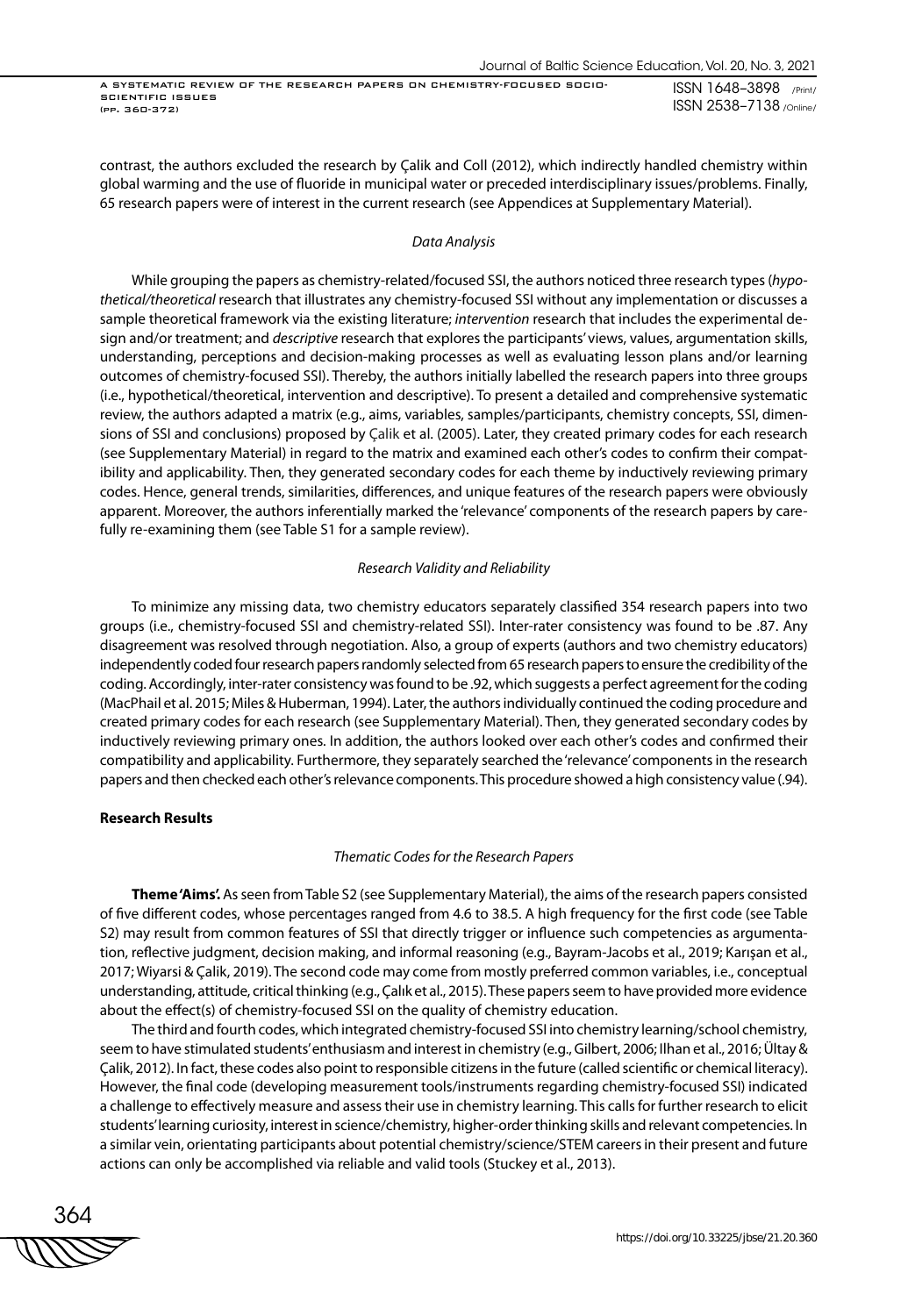A SYSTEMATIC REVIEW OF THE RESEARCH PAPERS ON CHEMISTRY-FOCUSED SOCIO-SCIENTIFIC ISSUES (pp. 360-372)

**Theme 'Variables'.** As can be seen from Table S3, independent variables covered various teaching interventions (i.e., inquiry-based learning, common knowledge construction model, context-based approach). Also, their dependent variables were varied such as conceptual understanding (*f*=4), critical thinking (*f*=3), environmental literacy (*f*=3), perception/expectation (*f*=3), and attitudes (*f*=3). In brief, dependent variables embraced 'reasoning skills or higher-order thinking skills' (*f*: 13) (e.g., critical thinking, environmental literacy, decision making, argumentation, and chemical/scientific literacy) and affective learning domain(s) (*f*: 11) (e.g., attitude, perception, motivation, self-efficacy and scientific habits of mind). Also, most of them were classified under 'not applicable' since they did not have any independent/dependent variable.

As can be seen from Table S3 (see Supplementary Material), 23 research papers deployed any teaching intervention as an independent variable. Through hands-on and minds-on activities/tasks, they encouraged participants to re-construct their pre-existing knowledge or stimulate their attitudes, interest, perceptions and self-efficacy or informal reasoning skills or argumentation skills (as dependent variables) (e.g., Abels, 2015; Çalik & Cobern, 2017; NRC, 2000). Thus, they may have tried to meet the idea 'education through science' vis-à-vis the one 'education in science' (e.g., Holbrook & Rannikmae, 2007). In other words, constructivist learning theory seems to have affected independent variables (e.g., inquiry-based learning, context-based approach, learning cycle, cooperative learning).

Since most of the dependent variables covered transferable and transformable skills (e.g., critical thinking, environmental literacy, decision making, argumentation, and chemical literacy), the research papers seem to have paid more attention to the demands of the 21<sup>st</sup> century skills. Meanwhile, although they concentrated on cognitive and affective learning domains (e.g., conceptual understanding, environmental/chemical literacy, attitude, perception, motivation, self-efficacy, and scientific habits of mind) as dependent variables, they have not focused on psychomotor skills that enables students to comprehend the nature and philosophy of science/chemistry (e.g., Irwanto et al., 2019; Karsli Baydere et al., 2020). Interestingly, only one each paper explicitly focused on chemical literacy (Cigdemoglu & Geban, 2015) and scientific literacy (Vogelzan et al., 2020) as a dependent variable. This may result from the scope of scientific literacy (i.e., conceptual understanding, nature of science, scientific habits of mind, scientific attitudes, awareness of the complex relationship(s) among science, technology, society, and environment). Namely, most of the intervention papers seem to have focused on various dimensions of scientific literacy instead of explicitly exploring the effect of any treatment on chemical/scientific literacy level (Roberts & Bybee, 2014; Zeidler, 2015).

**Theme 'Samples'.** As seen from Table S4 (see Supplementary Material), almost half of the research papers selected their participants from 6<sup>th</sup>-13<sup>th</sup> grades. A total of 25 (37.9%) research papers involved undergraduate students, while 4 (6.1%) research papers included teachers in their samples. Only one paper (Molinatti & Simonneau, 2015) used scientists as its sample.

The fact that majority of the research papers were conducted with  $6<sup>th</sup>$ -13<sup>th</sup> grade students (see Table S4) may stem from a common belief 'lower and upper secondary schools shape students' individual, societal and vocational development.' Further, since undergraduate education and qualified teachers play a pivotal role in chemistry learning/teaching, a significant amount of the research papers may have studied with undergraduate students and teachers (Wan et al., 2013; Karisan et al., 2017). In fact, qualified teachers give much more learning opportunities for their students to empower their learning capacities. For instance, if teachers have relevant competencies/ experiences concerning chemistry-focused SSI, they are able to effectively understand and interpret chemistry curriculum and its goals. Thus, such a procedure not only facilitates students' chemistry learning but also promotes chemistry self-efficacy and self-regulated skills for the present and future. Furthermore, the fact that only one paper (Molinatti & Simonneau, 2015) involved scientists as the sample may come from scientists' unwillingness to participate in any research on chemistry-focused SSI. On the other hand, the belief 'scientists always have good reasoning/rational skills or give scientific arguments about chemistry-focused SSI' may have led chemistry/science educators not to study with scientists.

**Theme 'SSI'.** As can be seen from Table S5 (see Supplementary Material), ten codes appeared for the theme 'SSI.' Twenty-one research papers focused on chemicals and environmental pollution, while 20 research papers concentrated on the use of fossil fuels. Further, percentages of the codes 'chemicals in daily life, alternative energy sources, and nutrition' were 11.7, 10.6 and 10.6 respectively, whereas those for the codes 'addictive, food additive, abuse of chemical substances, and chemical in medicine' were 8.5, 4.3, 3.2, and 3.2 respectively.

Although chemistry positively enhances quality of daily life, it engenders some risks. For this reason, the research papers exploited various SSI to make science/chemistry more relevant for their participants. For example, the code 'the use of fossil fuels' might help participants think about how to reduce the effect(s) of global warming.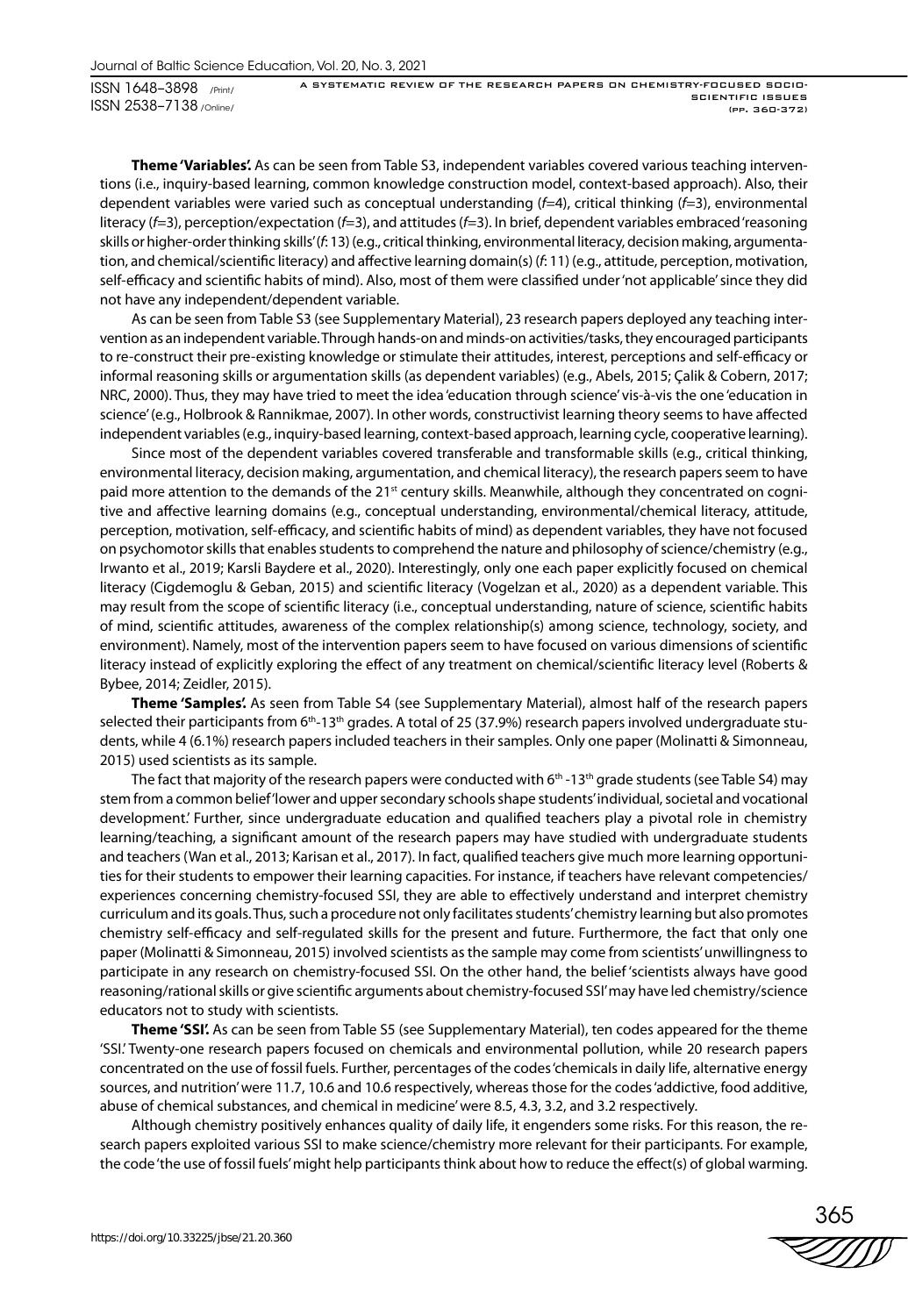ISSN 1648–3898 /Print/ ISSN 2538–7138 /Online/ A SYSTEMATIC REVIEW OF THE RESEARCH PAPERS ON CHEMISTRY-FOCUSED SOCIO-SCIENTIFIC ISSUES (pp. 360-372)

That is, they might prefer using public transportation or bicycle while going to the school.

The code 'chemicals and environmental pollution' might bridge school science/chemistry to daily life (e.g., Albe, 2008; Holbrook, 1998; Flener-Lovitt, 2014; Versprille et al., 2017) and stimulate participants' interest and attitudes towards chemistry (e.g., Versprille et al., 2017) as well as developing their problem-solving strategies (Mandler et al., 2012). The code 'alternative energy sources' might encourage participants to re-think our consumption habits. Hence, people could think about evidence and content knowledge (e.g., Flener-Lovitt, 2014; Yapıcıoğlu & Aycan, 2018; Karpudewan & Roth, 2016) by weighing and leveraging dimensions of SSI such as economic, environmental, health, social and ethics (Price et al., 2014).

Since daily chemical products may unwittingly endanger human life, the research papers used the code 'chemicals in daily products (i.e., cosmetics, tattooing, soap, shower gels and musk fragrances)' as another interesting SSI. For example, tattoos bring their own risks, e.g., carcinogenic compounds in tattoos (Regensburger et al., 2010), the lack of acceptance in society, tattooing equipment and removing process of tattoos (Stuckey & Eilks, 2014). Risks and benefits of any chemistry-focused SSI require participants to employ critical thinking and argumentation skills (Sadler, 2004; Zeidler & Nichols, 2009). Thus, they can improve open-mindedness and multidimensional thinking while making a decision about any chemistry-focused SSI. Overall, integrating SSI into chemistry learning not only empowers participants' cognitive and affective learning outcomes but also creates a meaningful learning environment. This indicates that chemistry-focused SSI supports informal and formal reasoning abilities without confining chemistry to schools (e.g., Ültay & Çalik, 2012, 2016; Wiyarsi et al., 2020).

**Theme 'Chemistry Concepts'.** As can be seen from Table S6 (see Supplementary Material), the research papers used chemistry concepts such as organic compounds, macromolecules, inorganic compounds, colloid, acids-bases, and surfactant. Majority of them focused on the organic compounds (e.g., hydrocarbon, amine, alcohol, and ester) through the relevant SSI. Percentages of the research papers handling macromolecules and inorganic compounds were 14.3 and 13.3 respectively, whilst those for the codes 'acids-bases, colloid, thermodynamics, surfactant, and solubility' ranged from 5.7 to 2.9. Also, percentages of the remaining codes fell into 1.9 and 1.0 respectively.

Because organic compounds are mostly used in daily products, the use of organic compounds might be viewed as easily accessible and applicable for chemistry-focused SSI. In addition, the fact that 15 research papers employed macromolecules within chemistry-focused SSI may come from their nutrition and health relations (e.g., fats and carbohydrates). For example, polymers, which are highly economic vis-à-vis natural products, may result in environmental (i.e., a long dissolving period in nature) and health (e.g., cancer) risks. Likewise, main environmental concerns may have directed chemistry/science educators to use other chemistry concepts within chemistry-focused SSI.

The variation in chemistry concepts may come from the nature of chemistry topics. That is, some topics include much more ill-structured, open-ended, and complex issues that call for directly and indirectly relevant chemistry concepts (e.g., organic compounds, macromolecules, inorganic compounds). However, some of them only contain an SSI for relevant chemistry concepts (e.g., solubility for road salting, acids for acid rain). In brief, the research papers seem to have created 'a need-to-know' basis to make abstract chemistry concepts meaningful and emphasize daily-life relevance (e.g., Ültay & Çalik, 2012, 2016; Wiyarsi et al., 2020).

**Theme 'Dimensions of SSI'.** As seen from Table S7 (see Supplementary Material), nine codes were apparent for this theme. A significant number of the research papers covered societal (23.7%), environmental (23.7%), economic (20.1%) and health (16.0%) dimensions of chemistry-focused SSI. Further, percentages of technological and ethical dimensions fell into 8.8 and 4.1 respectively, whereas those for moral, political, and religious dimensions ranged from 0.5 to 1.5.

Five dominant codes (societal, environmental, economic, health and technological) may result from features of chemistry-focused SSI. For example, biofuel crops (e.g., castor bean, cassava, and corn), which incorporate societal, environmental, economic, and technological dimensions, engage participants in thinking about the need of new agricultural lands. Further, because people with middle and lower incomes mostly struggle with economic issues (e.g., budget, extra cost), they may prioritize economic dimension for their decision-making processes. For example, they may prefer cheap chemicals (e.g., sodium chloride) in snow removal to expensive alternative chemicals. Even though SSI broadly stresses ethics, moral reasoning and emotional development, few research papers handled these dimensions within chemistry-focused SSI. In a similar vein, only one paper (Rahem, 2018) examined religious dimension through the medical use of alcohol (permissibility or 'halal'-ness). This may stem from dogmatic feature of religion. Likewise, the fact that only three papers (Pratiwi et al., 2016; Stuckey & Eilks 2014; Gulacar et al., 2020) focused on the political dimension may come from a belief 'political issues cannot be easily changed, or politicians are not easily accessible.'

366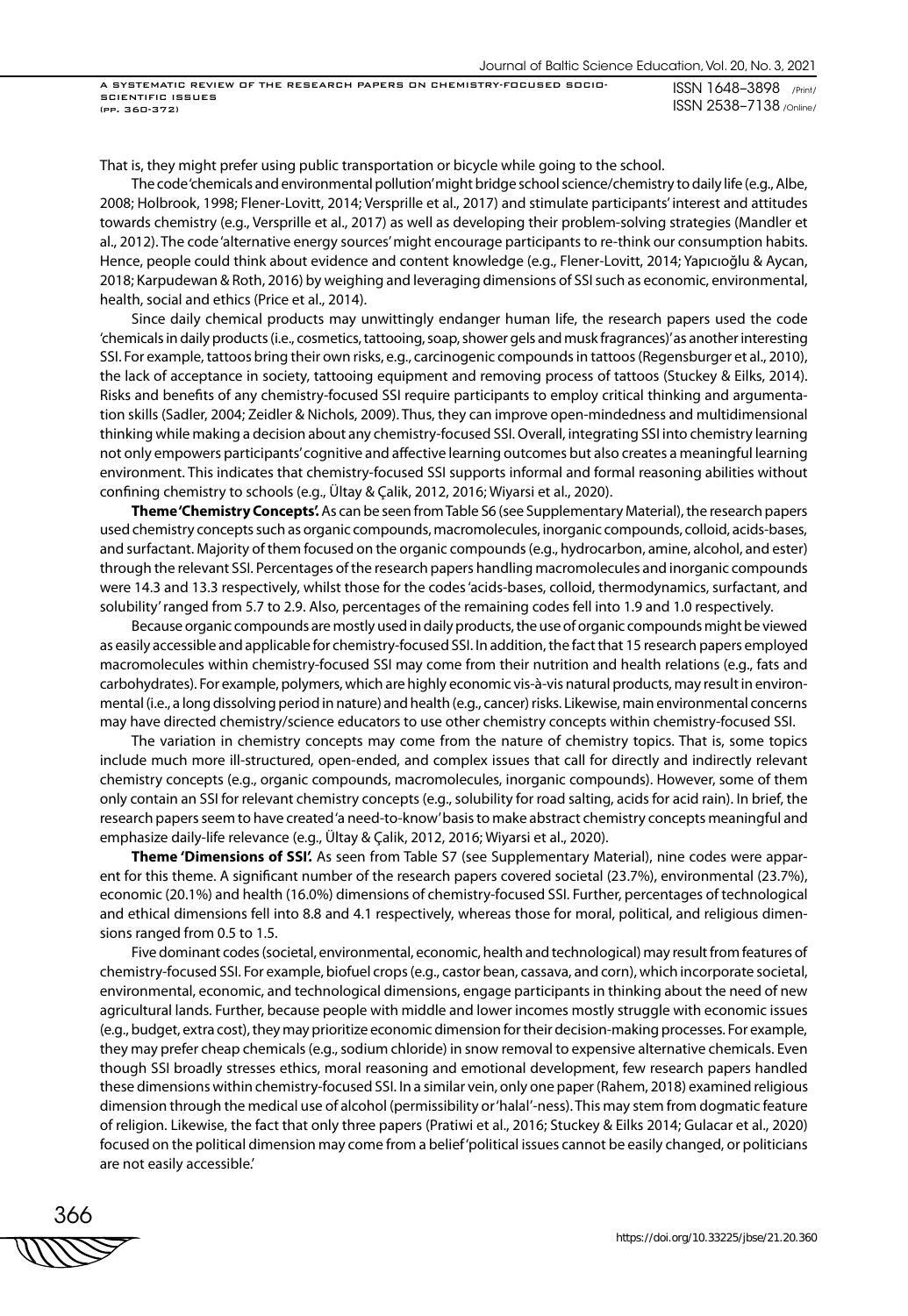A SYSTEMATIC REVIEW OF THE RESEARCH PAPERS ON CHEMISTRY-FOCUSED SOCIO-SCIENTIFIC ISSUES (pp. 360-372)

**Theme 'Conclusions'.** As seen from Table S8 (see Supplementary Material), four different codes appeared. Most of the research papers fell into the first two codes: Fruitfulness of chemistry-focused SSI to explore related competencies/factors (41.5%) and positive improvement/change in learning outcomes (35.4%). Further, percentages of the remaining codes were 18.5 and 4.6 respectively.

As seen from Table S8, two-fifth of them concluded that chemistry-focused SSI was fruitful to explore related competencies/factors (e.g., argumentation skills, decision making skills). Hence, chemistry-focused SSI allows participants to possess multidimensional thinking skills (Acar et al., 2010; Cavagnetto, 2010; Evagorou & Osborne, 2013; Sadler, 2004, 2009) and behave as responsible citizens (Çapkınoğlu & Yilmaz, 2018; Stuckey et al., 2013). Moreover, positive improvements/changes in chemistry learning (e.g., critical thinking skills, argumentation skills, scientific literacy) may come from student-centered approaches/strategies (i.e., inquiry-based learning, leaning cycles, experimental scientific practices) in chemistry classes (Aydeniz et al., 2012; Herrenkohl & Cornelius, 2013**;**  Memiş, 2014).

Twelve research papers, which reported good learning practices or measurement tools (i.e., lesson plans, instruments), illustrated why the use of chemistry-focused SSI was important for chemistry learning/classes. Thereby, given these good learning practices or measurement tools, chemistry teachers/educators may get some insights about the question 'how to handle chemistry-focused SSI within chemistry learning/school chemistry.' Interestingly, only three research papers (Eilks et al., 2018; Juntunen & Aksela, 2014; Marks & Eilks, 2009) explicitly associated chemistry-focused SSI to other aspects or disciplines (e.g., ESD and curriculum model). This may result from complex nature of interdisciplinary research (e.g., finding enough budget, working with different experts, and intertwining different content knowledge/disciplines with chemistry). On the other hand, this may come from the focus of the current research, which excluded chemistry-related SSI emphasizing interdisciplinary problems/issues.

## *Inferential Components for the Relevance Model of Chemistry Education*

As seen from Table S9, all of the research papers referred to the future-intrinsic and extrinsic components of individual and societal dimensions. This may result from the goal of chemistry education, which is to educate students to become a responsible citizen in the future. Further, this may come from features of chemistry-focused SSI that confront students with ill-structured issues and drive them to use their own transferable and transformable skills. These skills/competencies not only facilitate their individual lives in future to solve real-world problems (the future-intrinsic component of individual dimension) (Stuckey et al., 2013), but also promote their own interest in societal discourse (the future-intrinsic component of societal dimension). Because chemistry-focused SSI also advocates multidimensional thinking and scientific habits of mind (i.e., open-mindedness, skepticism), it employs skills for coping with personal life in the future and activates participants' responsibilities and solidarities with others (the future-extrinsic component of individual dimension). Further, it cultivates them to behave as responsible citizens in the society (the future-extrinsic component of societal dimension) (Stuckey et al., 2013).

Most of the research papers handled the present-intrinsic component of individual dimension (*f*: 62; 95.4%) and present-intrinsic and extrinsic components of societal dimension (*f*: 54; 83.1%). A high proportion in the present-intrinsic component of individual dimension may stem from a 'need-to-know' basis (e.g., Ültay & Çalik, 2012), which individually satisfies students' learning curiosity and stimulates their interest in chemistry/science (Stuckey et al., 2013). In other words, because SSI acts as an actual context to see the relevance of chemistry in daily life (Flener-Lovitt, 2014; Gilbert, 2006; Parchmann et al., 2006), the research papers may have purposed to equip the participants with personal and societal life skills (Feierabend & Eilks, 2011; Stuckey et al., 2013) and meet their individual learning curiosity/interest in the present. Likewise, through the present-intrinsic and extrinsic components of societal dimension, the research papers seem to have promoted the participants to find their own places in society (e.g., becoming a scientifically literate person) and learn how to behave in society (Stuckey et al., 2013). For example, students are able to defend their own decisions/arguments about any regulation of the use of shale gas (Bayram et al., 2019; Mollinati & Simmoneu, 2015). Their arguments/decisions may lead them to find their own places in society and learn how to defend their own views of chemistry-focused SSI (Stuckey et al., 2013).

The research papers generally dealt with the present-intrinsic and extrinsic components of vocational dimension. In fact, these ratios were relatively low as compared to other dimensions of the relevance model. This means that the research papers have had some difficulties at embedding vocational dimension and related components within science/chemistry learning. Given all components of vocational dimension, the research papers reflected the present-intrinsic and extrinsic components rather than the future ones. This may result from the nature of the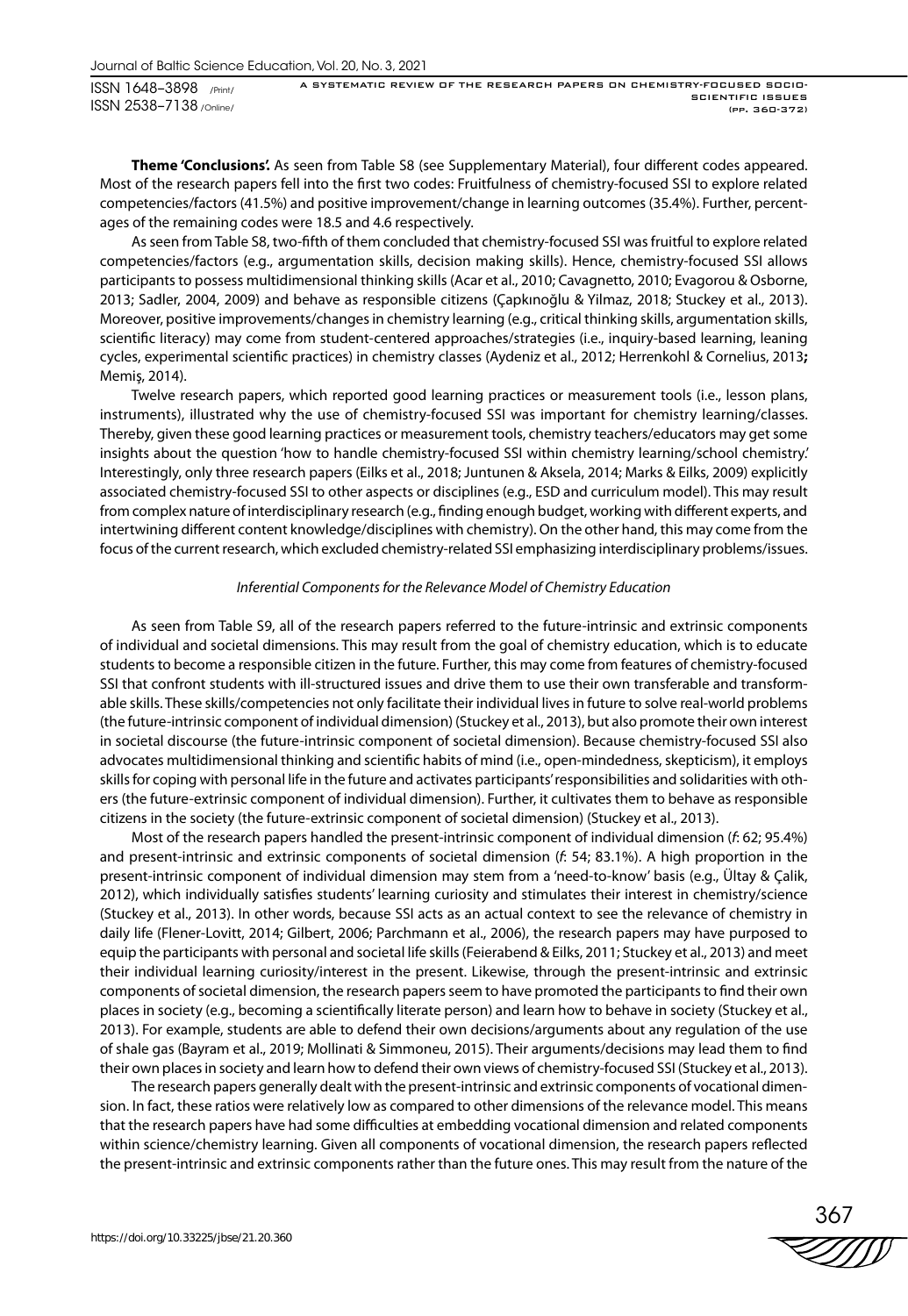ISSN 1648–3898 /Print/ ISSN 2538–7138 /Online/ A SYSTEMATIC REVIEW OF THE RESEARCH PAPERS ON CHEMISTRY-FOCUSED SOCIO-SCIENTIFIC ISSUES (pp. 360-372)

present components of vocational dimension. That is, the researchers may have found these components more applicable and researchable than the future-ones. Indeed, the future components of vocational dimension generally request a long-term research to examine the targeted/expected goals. Moreover, any research, which recruits any regular course (e.g., introductory chemistry course) (Çalik & Cobern, 2017), extrinsically fosters participants' advanced science learning and enhances the quality of their next education. Thus, the research papers may have illuminated the present-extrinsic component of vocational dimension. Similarly, the research papers exploring good practices for science/chemistry learning may have stimulated participants' orientation about potential chemistry/science/STEM careers (the present-intrinsic component of vocational dimension) (Stuckey et al., 2013). For instance, using acid rain as an SSI may foster participants to learn how chemists or chemistry-related occupations can minimize the impact(s) of acid rain on chlorosis/corrosion and acidity of ocean. Indeed, if participants feel themselves comfortable for chemistry learning and achieve the targeted goals of chemistry education, they are able to continue their chemistry careers.

The present-extrinsic component of individual dimension, which possessed the lowest percentage, maybe a result of any research concern. For instance, the use of extra marks and/or credits (as the present-extrinsic component of individual dimension) may extrinsically manipulate the research results. Therefore, the researchers may have disregarded this component in their papers. Nevertheless, the foregoing results may come from limited research directly following the relevance model of chemistry education.

#### **Conclusions and Implications**

The systematic review indicated variation of research areas (e.g., relevance model of chemistry education) and dominant research foci with different themes (e.g., competencies and related variables for the theme 'aims'; students (6th-13th grades) and undergraduate students for the theme 'samples'; pollution, energy, industry and fabrication-based problems for the theme 'SSI'; organic compounds for the theme 'chemistry concepts'). As compared with earlier review papers, the current research showed that chemistry/science educators preferred more chemistry-focused SSI over time. This means that chemistry-focused SSI has invaluable learning opportunities to make chemistry learning and chemical literacy sustainable. Since the research papers reported promising results/ conclusions about associating school chemistry with societal/real-life issues, the current research justified the significance of the 'relevance' model at developing responsible citizenship and increasing students' interest in learning chemistry. However, the research papers somewhat illuminated individual (e.g., satisfying curiosity and interest in the present, and skills for coping with personal life in the future), societal (e.g., behaving as a responsible citizen, and promoting one's own interest in societal discourse in the future) and vocational (e.g., orientation about potential careers in the present) dimensions of the relevance model. Given these results, it can be concluded that they have still had some shortcomings at reflecting and supporting all components of the relevance model in a balanced way. For this reason, future research should make more emphasis on the future components of the relevance model (e.g., the future-intrinsic and extrinsic components of vocational dimension). Moreover, further research ought to illustrate how to integrate all components of the 'relevance' model into school chemistry in a balanced way.

Because chemistry-focused SSI has a pivotal role at developing the 21<sup>st</sup> century skills, future research should measure and explore its impacts on chemistry learning and/or chemistry careers. Further research should also focus on psychomotor skills that play a significant role in chemistry learning. Moreover, given widespread use of educational technologies, future research ought to improve technology-integrated instructions/interventions for chemistry-focused SSI and test their possible effects on learning outcomes. Furthermore, reliable and valid tools should be developed to predict participants' orientation about potential chemistry/science/STEM careers. Given little research discovering scientists' views of chemistry-focused SSI, further research should focus on their views, attitudes, perceptions, and arguments of ill-structured and open-ended issues. Moreover, because teachers act as the principal factor to achieve the goals of chemistry learning, future research ought to professionally train them about how to integrate chemistry-focused SSI and the relevance model into school chemistry. For example, teachers may be educated about creating their own concept cartoons of chemistry-focused SSI.

## *Research Limitations*

Even though SSI, as an interdisciplinary and multidimensional approach, covers chemistry, biology, earth sciences and so on, this research only focused on the research papers on chemistry-focused SSI. Hence, review-

368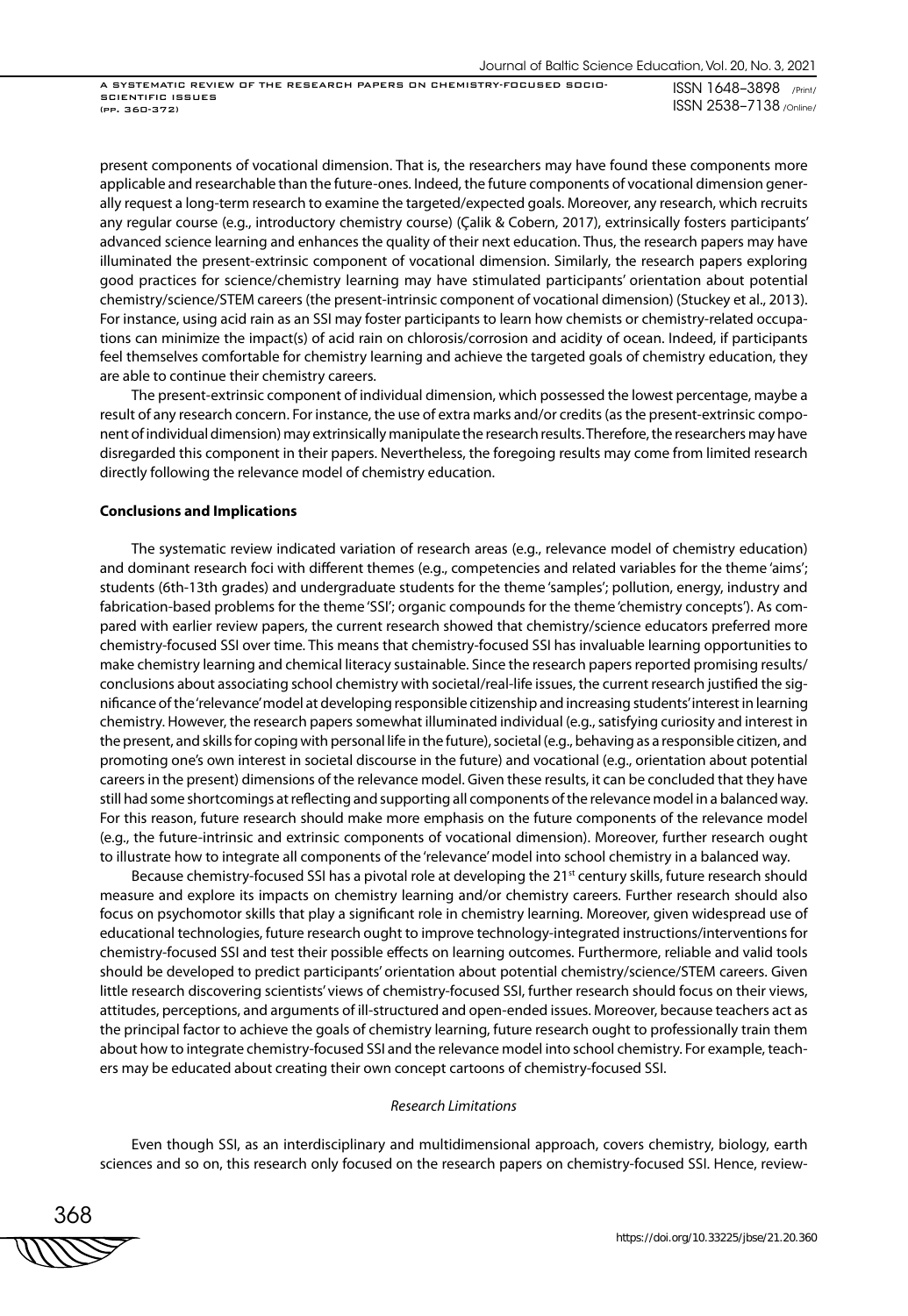A SYSTEMATIC REVIEW OF THE RESEARCH PAPERS ON CHEMISTRY-FOCUSED SOCIO-SCIENTIFIC ISSUES (pp. 360-372)

ing chemistry-focused SSI may be seen as the first limitation of the research. Also, refining the research papers within the period of 2008-2020 (as the recency criterion) may be viewed as the second limitation of the current research. Given the word limit of the journal, the current research, as part of an extensive international project, only reported some themes and excluded the research papers on chemistry-related SSI. This may be considered as the third limitation of the research.

## **Acknowledgements**

The authors would like to thank Dr. Wipsar Sunu Brams Dwandaru and Professor Eli Rohaeti from Yogyakarta State University, Indonesia and Professor Justin Dillon from University of Exeter, UK for their invaluable assistance at language polishing and improving the quality of the paper.

## **Declaration of Interest**

Authors declare no competing interest.

#### **Supplementary Material**

Please visit the link https://www.researchgate.net/publication/350735272\_JBSE\_SM for all tables and appendices.

#### **References**

- Abels, S. (2015). Scaffolding inquiry-based science and chemistry education in inclusive classrooms*.* In N. L. Yates (Ed.), *New development in science education research* (pp. 77-96). Nova Science Publisher.
- Acar, O., Turkmen, L., & Roychoudhury, A. (2010). Student difficulties in socio-scientific argumentation and decision-making research findings: Crossing the borders of two research lines. *International Journal of Science Education*, *32*(9), 1191–1206. https://doi.org/10.1080/09500690902991805
- Albe, V. (2008). Students' positions and considerations of scientific evidence about a controversial socioscientific issue. *Science and Education, 17*(8–9), 805-827. https://doi.org/10.1007/s11191-007-9086-6
- Atasoy, S., Eryılmaz Toksoy, S., & Çalık, M. (2020). Identifying pre-service teachers' initial impressions of the concept cartoons in the school corridors and informal physics learning. *Journal of Baltic Science Education, 19*(1), 25-35. https://doi.org/10.33225/jbse/20.19.25
- Avargil, S., Kohen, Z., & Dori, Y.J. (2020). Trends and perceptions of choosing chemistry as a major and a career. *Chemistry Education: Research and Practice, 21*(2), 668-684. https://doi.org/10.1039/c9rp00158a
- Aydeniz, M., Pabuccu, A., Çetin, P. S., & Kaya, E. (2012). Argumentation and students' conceptual understanding of properties and behaviors of gases. *International Journal of Science and Mathematics Education, 10*, 1303–1324. https://doi.org/10.1007/s10763-012-9336-1
- Bağ, H., & Çalık, M. (2017). A thematic review of argumentation studies at the K-8 level. *Education and Science, 42*(190), 281-303. http://dx.doi.org/10.15390/EB.2017.6845
- Bayram-Jacobs, D., Wieske, G., & Henze, I. (2019). A chemistry lesson for citizenship: Students' use of different perspectives in decisionmaking about the use and sale of laughing gas. *Education Sciences*, *9*(2), 1–16. https://doi.org/10.3390/educsci9020100
- Bertozzi, C. R., Chang, C. J., Davis, B. G., Olvera de la Cruz, M., Tirrell, D. A., & Zhao, D. (2016). *Grand Challenges in Chemistry for 2016 and Beyond. ACS Central Science, 2*(1), 1–3. https://doi.org/10.1021/acscentsci.6b00010
- Çalik, M., Ayas, A., & Ebenezer, J. V. (2005). A review of solution chemistry studies: Insights into students' conceptions. *Journal of Science Education and Technology, 14*(1), 29–50. https://doi.org/10.1007/s10956-005-2732-3
- Çalik, M., & Cobern, W. W. (2017). A cross-cultural study of CKCM efficacy in an undergraduate chemistry classroom. *Chemistry Education Research and Practice, 18*(4), 691–709. https://doi.org/10.1039/c7rp00016b
- Çalik, M., & Coll, R. (2012). Investigating socio-scientific issues via scientific habits of mind: Development and validation of the scientific habits of mind survey. *International Journal of Science Education, 34*(12), 1909–1930. https://doi.org/10.1080/09500693.2012.685197
- Çalık, M., & Sözbilir, M. (2014). The parameters of the content analysis. *Education and Science, 39*(174), 33–38. https://doi.org/10.15390/EB.2014.3412
- Çalik, M., Turan, B., & Coll, R.K. (2014). A cross-age study of elementary student teachers' scientific habits of mind concerning socioscientific issues. *International Journal of Science and Mathematics Education, 12*(6), 1315–1340. https://doi.org/10.1007/s10763-013-9458-0
- Çalık, M., Ültay, N., Kolomuç, A., & Aytar, A. (2015). A cross-age study of science student teachers' chemistry attitudes. *Chemistry Education: Research and Practice, 16*(2), 228-236. https://doi.org/10.1039/c4rp00133h

369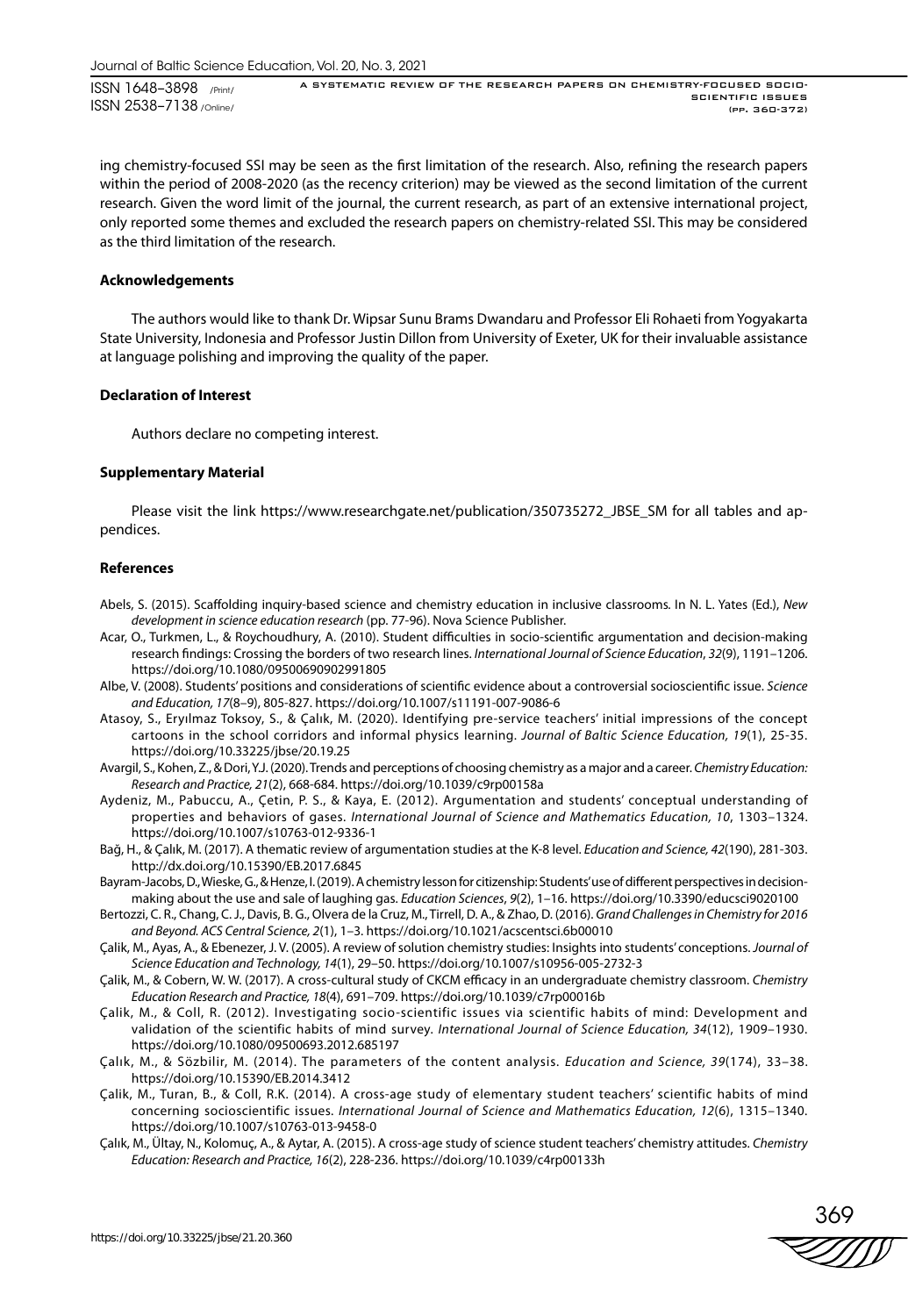A SYSTEMATIC REVIEW OF THE RESEARCH PAPERS ON CHEMISTRY-FOCUSED SOCIO-SCIENTIFIC ISSUES (pp. 360-372)

ISSN 1648–3898 /Print/ ISSN 2538–7138 /Online/

Çapkınoğlu, E., & Yılmaz, S. (2018). Examining the data component used by seventh grade students in arguments related to local socio-scientific issues. *Education and Science, 43*(196), 125–149. http://dx.doi.org/10.15390/EB.2018.7205

- Cavagnetto, A. R. (2010). Argument to foster scientific literacy: A review of argument interventions in K-12 science contexts. *Review of Educational Research*, *80*(3), 336–371. https://doi: 10.3102/0034654310376953
- Cigdemoglu, C., & Geban, O. (2015). Improving students' chemical literacy levels on thermochemical and thermodynamics concepts through a context-based approach. *Chemistry Education Research and Practice, 16*(2), 302–317. https://doi.org/10.1039/c5rp00007f

Crick, B. (1998). *Education for citizenship and the teaching of democracy in schools*. Qualifications and Curriculum Authority.

- Dillon, J. (2009). On scientific literacy and curriculum reform. *International Journal of Environmental & Science Education, 4*, 201–213. Eilks, I., Marks, R., & Stuckey, M. (2018). Socio-scientific issues as contexts for relevant education and a case on tattooing in chemistry teaching. *Education Quimica, 29*(1), 9–20. http://doi.org/10.22201/fq.18708404e.2018.1.63680
- Evagorou, M., & Osborne, J. (2013). Exploring young students' collaborative argumentation within a socioscientific issue. *Journal of Research in Science Teaching*, *50*(2), 209–237. http://doi.org/10.1002/tea.21076.
- Fang, S. C., Hsu, Y. S., & Lin, S. S. (2019). Conceptualizing socio-scientific decision making from a review of research in science education. *International Journal of Science and Mathematics Education, 17*(3), 427–448. https://doi.org/10.1007/s10763-018-9890-2
- Feierabend, T., & Eilks, I. (2011). Teaching the societal dimension of chemistry using a socio-critical and problem-oriented lesson plan based on bioethanol usage. *Journal of Chemical Education, 88*(9), 1250–1256. https:// doi.org/10.1021/ed1009706
- Flener-Lovitt, C. (2014). Using the socio-scientific context of climate change to teach chemical content and the nature of science. *Journal of Chemical Education*, *91*(10), 1587-1593. http://dx.doi.org/10.1021/ed4006985.
- Garrecht, C., Bruckermann, T. & Harms, U. (2018). Students' decision-making in education for sustainability-related extracurricular activities—A systematic review of empirical studies. *Sustainability, 10*(3876), 1–19. https://doi.org/10.3390/su10113876
- Gilbert J. K., & Treagust, D. F. (2009). *Macro, submicro and symbolic representations and the relationship between them: Key models in chemical education, multiple representations in chemical education*. Springer Netherlands.
- Gilbert, J. (2006). On the nature of 'context' in chemical education. *International Journal of Science Education, 28*(9), 957–976. https://doi.org/10.1080/09500690600702470
- Gulacar, O., Zowada, C., Burke, S., Nabavizadeh, A., & Bernardo, A., & Eilks, I. (2020). Integration of a sustainability-oriented socioscientific issue into the general chemistry curriculum: Examining the effects on student motivation and self-efficacy. *Sustainable Chemistry and Pharmacy*, *15*(100232), 1-8. https://doi.org/10.1016/j.scp.2020.100232
- Herrenkohl, L. R., & Cornelius, L. (2013). Investigating elementary students' scientific and historical argumentation. *The Journal of the Learning Sciences, 22*, 413–461. https://doi.org/10.1080/10508406.2013.799475
- Hofstein, A., Eilks, I., & Bybee, R. (2011). Societal issues and their importance for contemporary science education: A pedagogical justification and the state of the art in Israel, Germany, and the USA. *International Journal of Science and Mathematics Education, 9*, 1459–1483. https://doi.org/10.1007/s10763-010-9273-9.
- Holbrook, J. (1998). Operationalising scientific and technological literacy: A new approach to science teaching. *Science Education International*, *9*, 13–18.
- Holbrook, J., & Rannikmae, M. (2007). The nature of science education for enhancing scientific literacy*. International Journal of Science Education, 29*(11), 1347–1362. https://doi.org/10.1080/09500690601007549
- Ilhan, N., Yildirim, A., & Yilmaz, S. D. (2016). The effect of context-based chemical equilibrium on grade 11 students' learning, motivation, and constructivist learning environment. *International Journal of Environmental & Science Education, 11*(9), 3117–3137. https://doi.org/10.12973/ijese.2016.919a
- Irwanto, I., Rohaeti, E., & Prodjosantoso, A. K. (2019). Analyzing the relationships between pre-service chemistry teachers' science process skills and critical thinking skills. *Journal of Turkish Science Education, 16*(3), 299-313. http://dx.doi.org/10.12973/tused.10283a
- Jho, H. (2015). A literature review of studies on decision-making in socio-scientific issues. *Journal of the Korean Association for Science Education, 35*(5), 791–804. https://doi.org/10.14697/jkase.2015.35.5.0791
- Juntunen, M. K., & Aksela, M. K. (2014). Education for sustainable development in chemistry Challenges, possibilities and pedagogical models in Finland and elsewhere. *Chemistry Education Research and Practice, 15*(4), 488–500. https://doi.org/10.1039/c4rp00128a
- Karışan, D., Tüzün, Ö. Y., & Zeidler, D. L. (2017). Quality of preservice teachers argumentation in socioscientific issues context. *International Journal of Human Sciences, 14*(4), 3504–3520. https:// doi.org/10.14687/jhs.v14i4.4949
- Karpudewan, M., & Roth, W.-M. (2016). Changes in primary students' informal reasoning during an environment-related curriculum on socio-scientific issues. *International Journal of Science and Mathematics Education, 16*(3), 401–419. https://doi.org/10.1007/s10763-016-9787-x
- Karsli Baydere, F., Ayas, A., & Çalik, M. (2020). Effects of a 5Es learning model on pre-service science teachers' conceptual understanding and science process skills: A case of gases and gas laws. *Journal of the Serbian Chemical Society, 85*(4), 559- 573. https://doi.org/10.2298/JSC190329123D
- Ke, L., Sadler, T.D., Zangori, L. & Friedrichsen, P.J. (2020). Students' perceptions of socio-scientific issue-based learning and their appropriation of epistemic tools for systems thinking, *International Journal of Science Education* https://doi.org/10.1080/09500693.2020.1759843
- Koçak Altundağ, C. (2018). Context-based chemistry teaching within the 4Ex2 model: Its impacts on metacognition, multiple intelligence, and achievement. *Journal of Turkish Science Education, 15*(2), 1-12. http://dx.doi.org/10.12973/tused.10226a
- Kolomuç, A., & Çalık, M. (2019). A comparison of academic staff's scientific habits of mind via socioscientific issues. *Yükseköğretim Dergisi, 9*(1), 67–74. https://doi.org/10.2399/yod.18.039

370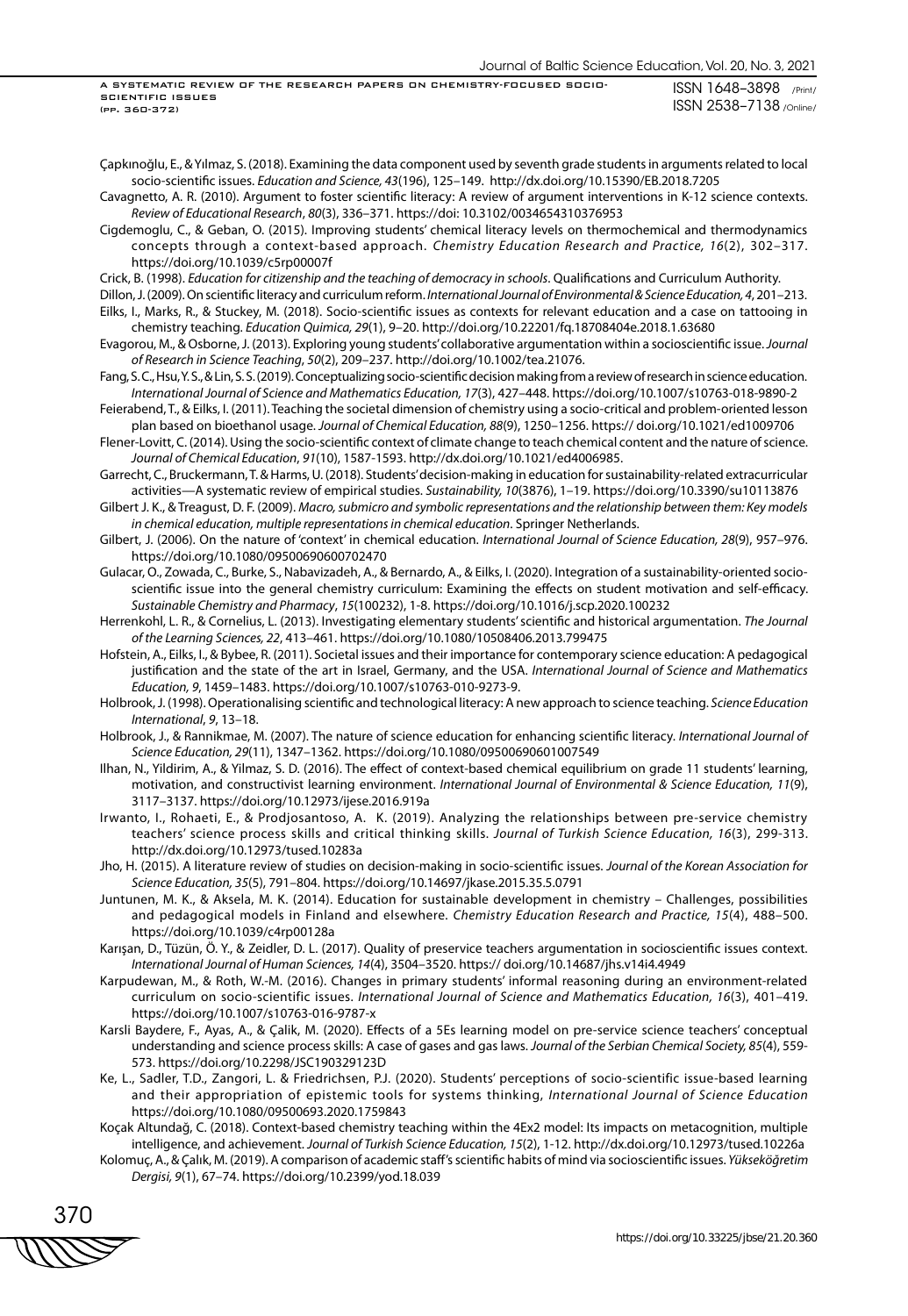A SYSTEMATIC REVIEW OF THE RESEARCH PAPERS ON CHEMISTRY-FOCUSED SOCIO-SCIENTIFIC ISSUES (pp. 360-372)

- Levinson, R. (2006). Towards a theoretical framework for teaching controversial socio-scientific issues. *International Journal of Science Education, 28*(10), 1201–1224. https://doi.org/10.1080/09500690600560753
- MacPhail, C., Khoza, N., Abler, L., & Ranganathan, M. (2015). Process guidelines for establishing Intercoder Reliability in qualitative studies. *Qualitative Research, 16*(2), 198–212. https://doi.org/10.1177/1468794115577012
- Mandler, D., Mamlok-Naaman, R., Blonder, R., Yayon, M., & Hofstein, A. (2012). High-school chemistry teaching through environmentally oriented curricula. *Chemistry Education Research and Practice, 13*(2), 80-92. https://doi.org/10.1039/c1rp90071d
- Marks, R., & Eilks, I. (2009). Promoting scientific literacy using a socio-critical and problem-oriented approach to chemistry teaching: Concept, examples, experiences. *International Journal of Environmental & Science Education, 4*(3), 231–245. https://www.ijese.net/makale/1396.
- Memiş, E. K. (2014). Ilköğretim öğrencilerinin argümantasyon tabanli bilim öğrenme yaklaşimi uygulamalarina ilişkin görüşleri [Elementary students' ideas about on implementation of argumentation- based science learning approach]. *Kastamonu Education Journal, 22*(2), 401–418. https://dergipark.org.tr/en/download/article-file/209917

Miles, M. B., & Huberman, A. M. (1994). *Qualitative data analysis: An expanded source book*. Thousand Oaks, Sage.

- Molinatti, G., & Simonneau, L. (2015). A socio-environmental shale gas controversy: Scientists' public communications, social responsibility and collective versus individual positions. *Science Communication, 37*(2), 190–216. https:// doi.org/10.1177/1075547014560827
- Mozeika, D., & Bilbokaite, R. (2010). Teaching and learning method for enhancing 15-16 years old students` knowledge as one of scientific literacy aspect in chemistry: Results based on research and approbation. *The International Journal of Educational Researchers, 3*(1), 1–16. http://ijer.penpublishing.net/makale/39.

National Research Council (NRC). (2000). *Inquiry and the National Science Education Standards*. National Academy Press.

Osborne, J., & Dillon, J. (2008). *Science education in Europe: Critical reflections*. London: The Nuffield Foundation.

- Osborne, J., Simon, S., & Collins, S. (2003). Attitudes towards science: A review of the literature and its implications. *International Journal of Science Education*, *25*(9), 1049–1079. https//doi.org/10.1080/0950069032000032199.
- Parchmann, I., Gräsel, C., Baer, A., Nentwig, P., Demuth, R., & Ralle, B. (2006). "Chemie im Kontext": A symbiotic implementation of a context-based teaching and learning approach. *International Journal of Science Education, 28*(9), 1041–1062. https://doi.org/10.1080/09500690600702512
- Pratiwi, Y. N., Rahayu, S., & Fajaroh, F. (2016). Socio-scientific issues (SSI) in reaction rates topic and its effect on the critical thinking skills of high school students. *Jurnal Pendidikan IPA Indonesia, 5*(2), 164–17. https://doi.org/10.15294/jpii.v5i2.7676
- Price J. C., Walker I. A., & Boschetti, F. (2014). Measuring cultural values and beliefs about environment to identify their role in climate change responses. *Journal of Environmental Psychology, 37*, 8–20. https:// doi.org/ 10.1016/j.jenvp.2013.10.001
- Rahem, A. (2018). Identifikasi kandungan alcohol dalam obat di apotik melalui pengamatan pada kemasan sekunder [Identification of alcohol content in medicines at the pharmacy through observation on secondary packaging]. *Journal of Halal Product and Research, 1*(2), 44–49. https://e-journal.unair.ac.id/JHPR/article/download/10510/5805
- Regensburger, J., Lehner, K., Maisch, T., Vasold, R., Santarelli, F., Engel, E., Gollmer, A., Konig, B., Landthaler, M., & Baumler, W. (2010). Tattoo inks contain polycyclic aromatic hydrocarbons that additionally generate deleterious singlet oxygen. *Experimental Dermatology, 19*(8), 275–281. https://doi/org/10.1111/j.1600-0625.2010.01068.x
- Roberts, D. A., & Bybee, R. W. (2014). Scientific literacy, science literacy, and science education. In N. G. Lederman and S. K. Abell (Eds*.), Handbook of research on science education* (2nd ed., pp. 545–558). New York: Routledge.
- Romine, W. L., Sadler, T. D., & Kinslow, A. T. (2016). Assessment of scientific literacy: Development and validation of the quantitative assessment of socio-scientific reasoning (QuASSR). *Journal of Research Science Teaching, 54*(2), 1–22. https://doi.org/10.1002/tea.21368
- Sadler, T. D. (2004). Informal reasoning regarding socioscientific issues: A critical review of research. *Journal of Research in Science Teaching*, *41*(5), 513-536. https://doi.org/10.1002/tea.20009
- Sadler, T. D. (2009). Situated learning in science education: Socio-scientific issues as contexts for practice. *Studies in Science Education, 45*(1), 1–42. https://doi.org/10.1080/03057260802681839
- Seery, M. (2015). *Putting chemistry in context*. https://eic.rsc.org/section/feature/putting-chemistry-in-context/2000106.article Semilarski, H., Laius, A., & Rannikmäe, M. (2019). Development of Estonian upper secondary school students' biological conceptual

understanding and competences. *Journal of Baltic Science Education, 18*(6), 955-970. https://doi.org/10.33225/jbse/19.18.955 Stuckey, M., & Eilks, I. (2014). Increasing student motivation and the perception of chemistry's relevance in the classroom

- by learning about tattooing from a chemical and societal view. *Chemistry Education Research and Practice, 15*(2), 156– 167. https://doi.org/10.1039/c3rp00146f
- Stuckey, M., Hofstein, A., Mamlok-Naaman, R., & Eilks, I. (2013). The meaning of "relevance" in science education and its implications for the science curriculum. *Studies in Science Education, 49*(1), 1–34. https://doi.org/10.1080/03057267.2013.802463
- Suri, H., & Clarke, D. (2009). Advancements in research synthesis methods: From a methodologically inclusive perspective. *Review of Educational Research, 79*(1), 395–430. https://doi.org/10.3102/0034654308326349
- Tekin, N., Aslan, O., & Yilmaz, S. (2016). Research trends on socioscientific issues: A content analysis of publications in selected science education journals. *Journal of Education and Training Studies, 4*(9), 16–24. https://files.eric.ed.gov/fulltext/EJ1102850.pdf
- Topçu, M. S., Muğaloğlu, E. Z., & Güven, D. (2014). Socioscientific issues in science education: The case of Turkey. *Educational Sciences: Theory & Practice, 14*(6), 14–22. https://doi.org/10.12738/estp.2014.6.2226
- Tsai, J. C., Cheng, P. H., Liu, S. Y., & Chang, C. Y. (2019). Using board games to teach socioscientific issues on biological conservation and economic development in Taiwan. *Journal of Baltic Science Education, 18*(4), 634-645. https://doi.org/10.33225/jbse/19.18.634
- Ültay, N., & Çalik, M. (2012). A thematic review of studies into the effectiveness of context-based chemistry curricula. *Journal of Science Education and Technology, 21*(6), 686–701. https://doi.org/10.1007/s10956-011-9357-5

371 ZZZZI W